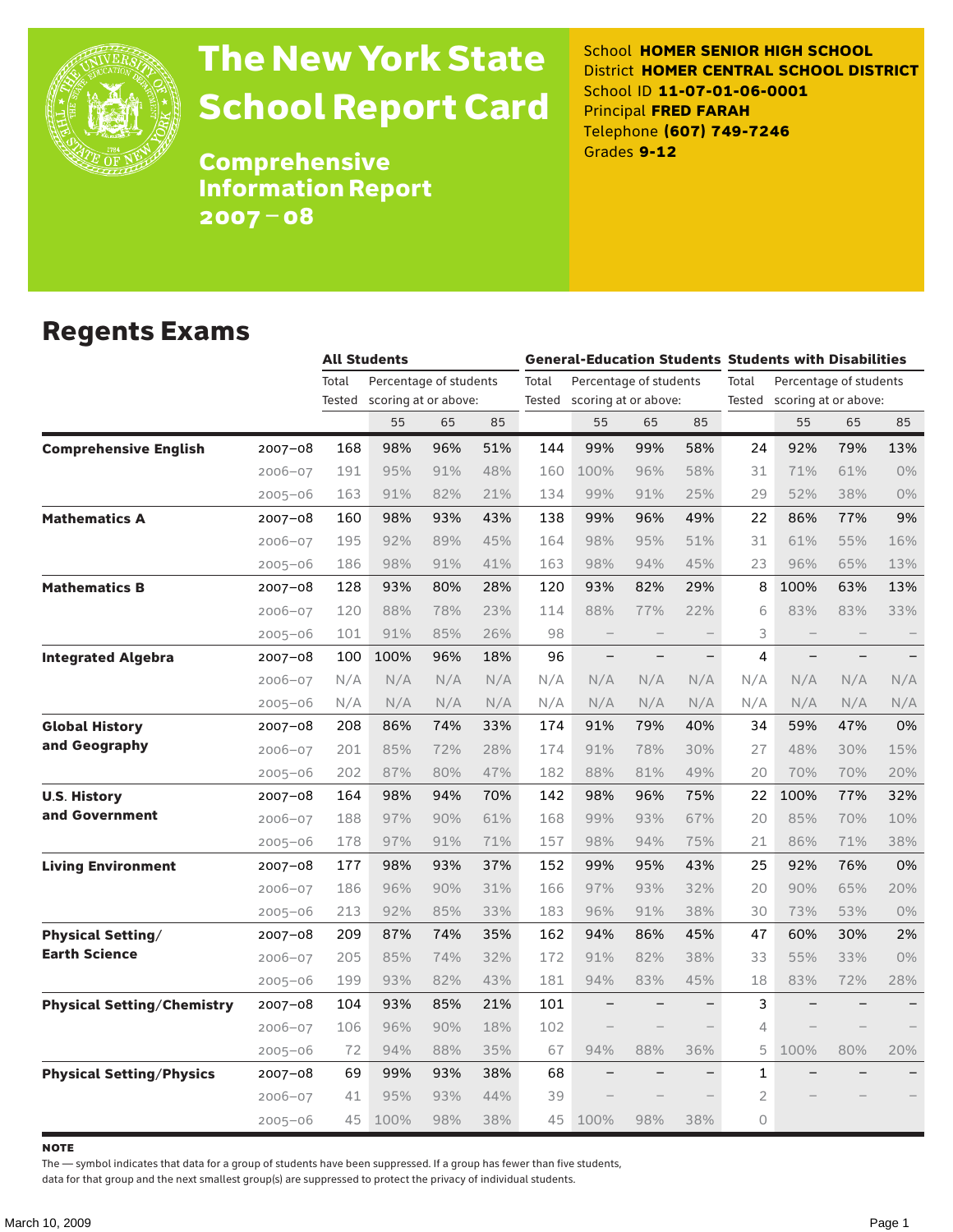School ID **11-07-01-06-0001**

School **HOMER SENIOR HIGH SCHOOL** District **HOMER CENTRAL SCHOOL DISTRICT**

### Regents Exams

|                              |             |                 | <b>All Students</b> |                                                |     |                 |      |                                                |     |                 | <b>General-Education Students Students with Disabilities</b> |    |    |  |
|------------------------------|-------------|-----------------|---------------------|------------------------------------------------|-----|-----------------|------|------------------------------------------------|-----|-----------------|--------------------------------------------------------------|----|----|--|
|                              |             | Total<br>Tested |                     | Percentage of students<br>scoring at or above: |     | Total<br>Tested |      | Percentage of students<br>scoring at or above: |     | Total<br>Tested | Percentage of students<br>scoring at or above:               |    |    |  |
|                              |             |                 | 55                  | 65                                             | 85  |                 | 55   | 65                                             | 85  |                 | 55                                                           | 65 | 85 |  |
| <b>Comprehensive French</b>  | $2007 - 08$ | 22              | 100%                | 100%                                           | 73% | 22              | 100% | 100%                                           | 73% | $\mathbf 0$     |                                                              |    |    |  |
|                              | $2006 - 07$ | 27              | 100%                | 100%                                           | 70% | 27              | 100% | 100%                                           | 70% | 0               |                                                              |    |    |  |
|                              | $2005 - 06$ | 35              | 97%                 | 97%                                            | 66% | 35              | 97%  | 97%                                            | 66% | 0               |                                                              |    |    |  |
| <b>Comprehensive German</b>  | $2007 - 08$ | 9               | 100%                | 100%                                           | 33% | 8               |      |                                                |     | $\mathbf{1}$    |                                                              |    |    |  |
|                              | $2006 - 07$ | 11              | 100%                | 100%                                           | 27% | 10              |      |                                                |     | 1               |                                                              |    |    |  |
|                              | $2005 - 06$ | 8               | 100%                | 100%                                           | 88% | 8               | 100% | 100%                                           | 88% | 0               |                                                              |    |    |  |
| <b>Comprehensive Hebrew</b>  | $2007 - 08$ | 0               |                     |                                                |     | 0               |      |                                                |     | 0               |                                                              |    |    |  |
|                              | $2006 - 07$ | 0               |                     |                                                |     | 0               |      |                                                |     | $\circ$         |                                                              |    |    |  |
|                              | $2005 - 06$ | 0               |                     |                                                |     | 0               |      |                                                |     | 0               |                                                              |    |    |  |
| <b>Comprehensive Italian</b> | $2007 - 08$ | 0               |                     |                                                |     | 0               |      |                                                |     | 0               |                                                              |    |    |  |
|                              | $2006 - 07$ | 0               |                     |                                                |     | 0               |      |                                                |     | $\Omega$        |                                                              |    |    |  |
|                              | $2005 - 06$ | 0               |                     |                                                |     | 0               |      |                                                |     | 0               |                                                              |    |    |  |
| <b>Comprehensive Latin</b>   | $2007 - 08$ | 0               |                     |                                                |     | 0               |      |                                                |     | $\Omega$        |                                                              |    |    |  |
|                              | $2006 - 07$ | 0               |                     |                                                |     | 0               |      |                                                |     | 0               |                                                              |    |    |  |
|                              | $2005 - 06$ | 0               |                     |                                                |     | 0               |      |                                                |     | 0               |                                                              |    |    |  |
| <b>Comprehensive Spanish</b> | $2007 - 08$ | 68              | 100%                | 97%                                            | 62% | 68              | 100% | 97%                                            | 62% | 0               |                                                              |    |    |  |
|                              | $2006 - 07$ | 94              | 100%                | 99%                                            | 43% | 92              |      |                                                |     | 2               |                                                              |    |    |  |
|                              | $2005 - 06$ | 67              | 100%                | 99%                                            | 60% | 67              | 100% | 99%                                            | 60% | 0               |                                                              |    |    |  |

#### note

The — symbol indicates that data for a group of students have been suppressed. If a group has fewer than five students,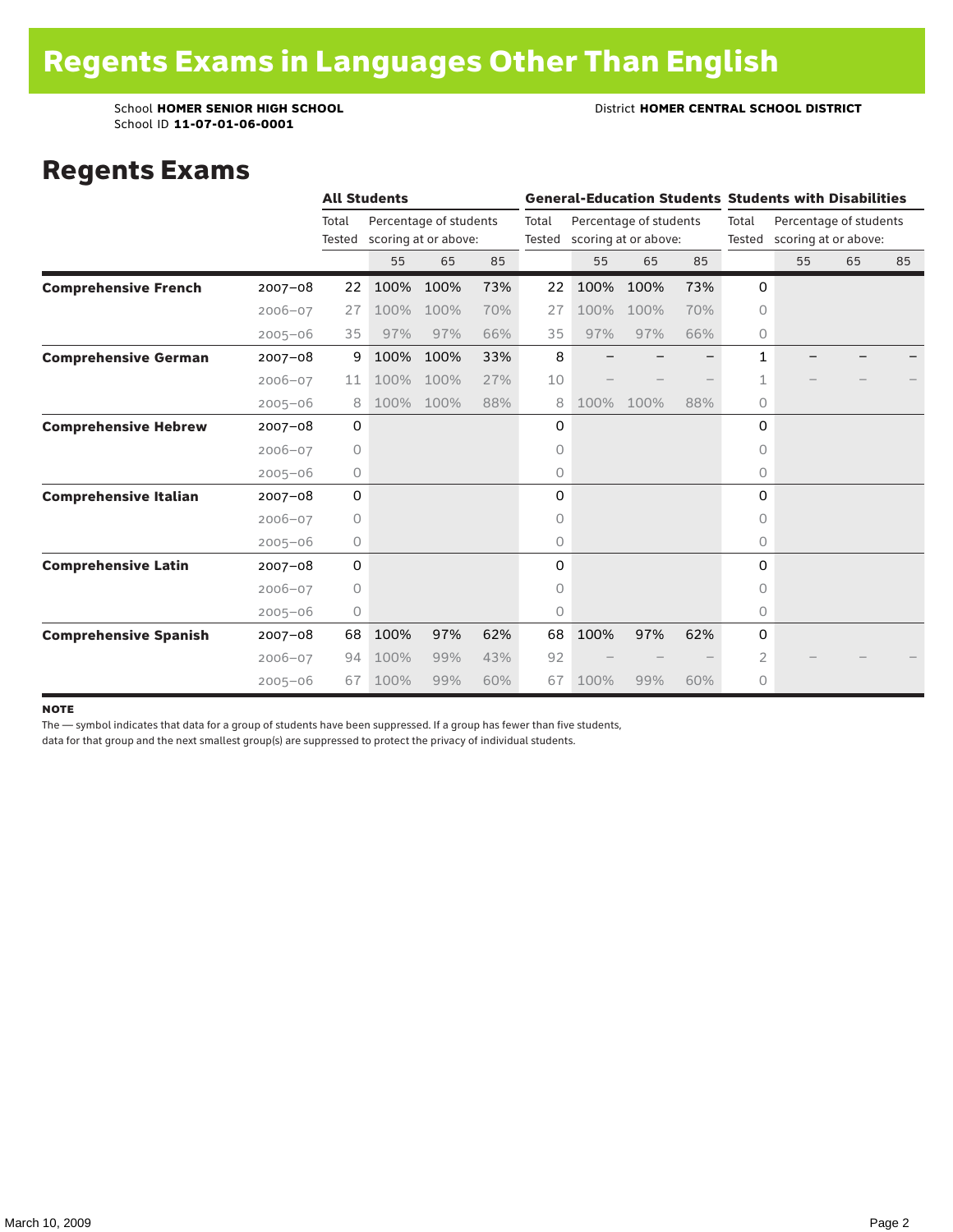School ID **11-07-01-06-0001**

### Regents Competency Tests

|                       |             | <b>All Students</b> |                  |                     | <b>General-Education Students Students with Disabilities</b> |                     |                  |
|-----------------------|-------------|---------------------|------------------|---------------------|--------------------------------------------------------------|---------------------|------------------|
|                       |             | <b>Total Tested</b> | Percent Passing: | <b>Total Tested</b> | Percent Passing:                                             | <b>Total Tested</b> | Percent Passing: |
| <b>Mathematics</b>    | 2007-08     | 20                  | 45%              | 0                   |                                                              | 20                  | 45%              |
|                       | $2006 - 07$ | 6                   | 67%              | 1                   |                                                              | 5                   |                  |
|                       | $2005 - 06$ | 2                   |                  | 0                   |                                                              | 2                   |                  |
| <b>Science</b>        | 2007-08     | 35                  | 77%              | 3                   |                                                              | 32                  |                  |
|                       | 2006-07     | 4                   |                  | 0                   |                                                              | 4                   |                  |
|                       | $2005 - 06$ | 10                  | 80%              | 1                   |                                                              | 9                   |                  |
| Reading               | 2007-08     | 0                   |                  | 0                   |                                                              | 0                   |                  |
|                       | $2006 - 07$ | $\overline{2}$      |                  | 0                   |                                                              | $\overline{2}$      |                  |
|                       | $2005 - 06$ | 13                  | 85%              | 1                   |                                                              | 12                  |                  |
| <b>Writing</b>        | 2007-08     | 0                   |                  | 0                   |                                                              | 0                   |                  |
|                       | $2006 - 07$ | 2                   |                  | $\Omega$            |                                                              | $\overline{2}$      |                  |
|                       | $2005 - 06$ | 12                  | 75%              | 1                   |                                                              | 11                  |                  |
| <b>Global Studies</b> | 2007-08     | 19                  | 32%              | 2                   |                                                              | 17                  |                  |
|                       | $2006 - 07$ | 11                  | 27%              | 3                   |                                                              | 8                   |                  |
|                       | $2005 - 06$ | 11                  | 27%              | 3                   | $\hspace{0.1mm}-\hspace{0.1mm}$                              | 8                   |                  |
| <b>U.S. History</b>   | 2007-08     | 4                   |                  | 1                   |                                                              | 3                   |                  |
| and Government        | 2006-07     | 5                   | 20%              | 2                   |                                                              | 3                   |                  |
|                       | $2005 - 06$ | 2                   |                  | 0                   |                                                              | 2                   |                  |

#### **NOTE**

The — symbol indicates that data for a group of students have been suppressed. If a group has fewer than five students,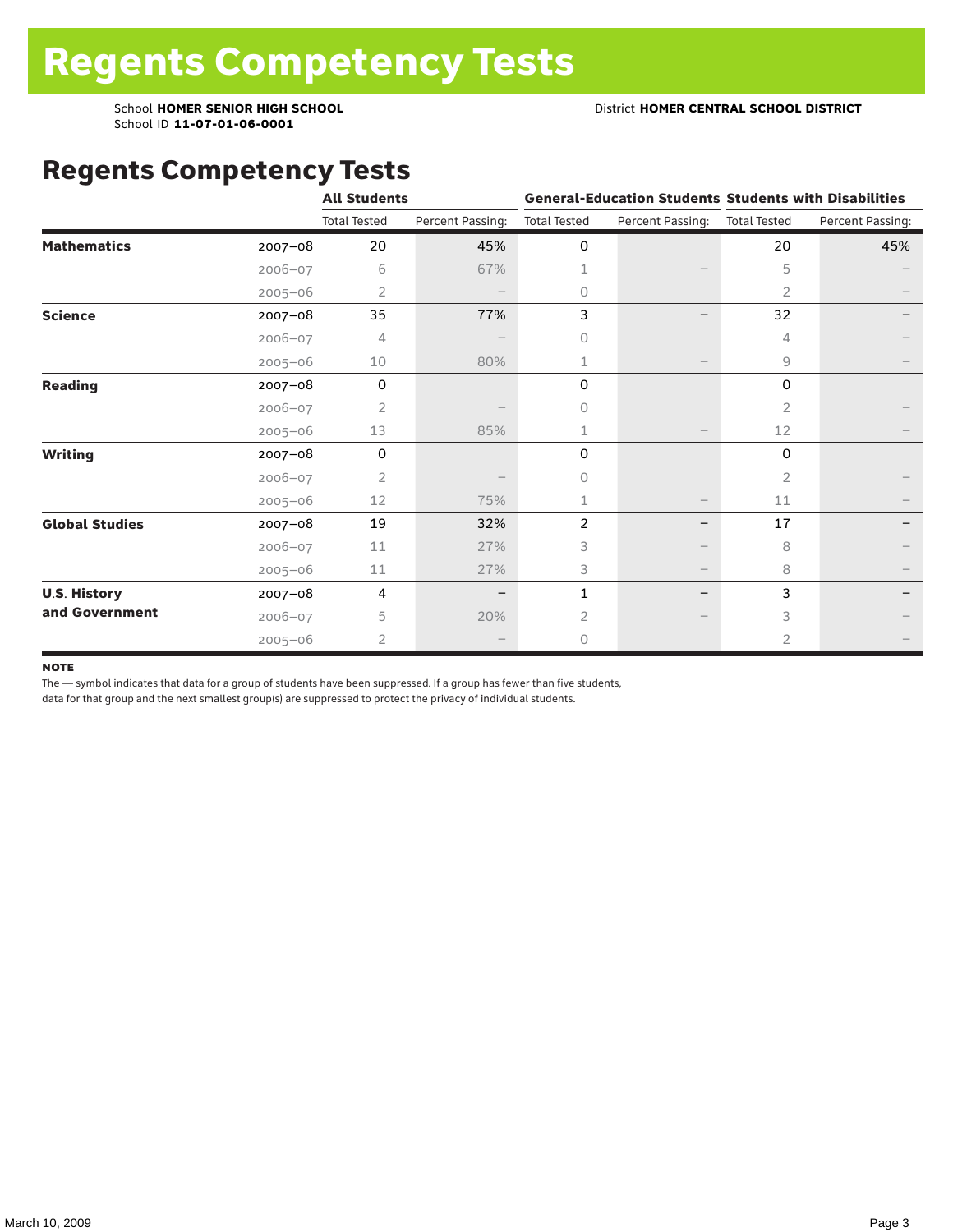### New York State English as a Second Language Achievement Test (NYSESLAT)

|                  |             | <b>All Students</b> |  |                                   |                          | <b>General-Education Students</b> |              |  |                                   |  | <b>Students with Disabilities</b> |                     |  |                                   |  |       |
|------------------|-------------|---------------------|--|-----------------------------------|--------------------------|-----------------------------------|--------------|--|-----------------------------------|--|-----------------------------------|---------------------|--|-----------------------------------|--|-------|
|                  |             | Total               |  | Percent of students scoring       |                          |                                   | Total        |  | Percent of students scoring       |  |                                   | Total               |  | Percent of students scoring       |  |       |
|                  |             |                     |  | Tested in each performance level: |                          |                                   |              |  | Tested in each performance level: |  |                                   |                     |  | Tested in each performance level: |  |       |
|                  |             |                     |  | Begin. Interm. Adv.               |                          | Prof.                             |              |  | Begin. Interm. Adv.               |  | Prof.                             |                     |  | Begin. Interm. Adv.               |  | Prof. |
| <b>Listening</b> | 2007-08     | 0                   |  |                                   |                          |                                   | 0            |  |                                   |  |                                   | 0                   |  |                                   |  |       |
| and Speaking     | $2006 - 07$ | 0                   |  |                                   |                          |                                   | $\circ$      |  |                                   |  |                                   | $\circ$             |  |                                   |  |       |
| $(Grades K-1)$   | $2005 - 06$ | 0                   |  |                                   |                          |                                   | 0            |  |                                   |  |                                   | $\circlearrowright$ |  |                                   |  |       |
| <b>Reading</b>   | $2007 - 08$ | 0                   |  |                                   |                          |                                   | 0            |  |                                   |  |                                   | 0                   |  |                                   |  |       |
| and Writing      | $2006 - 07$ | $\bigcirc$          |  |                                   |                          |                                   | $\bigcirc$   |  |                                   |  |                                   | $\circ$             |  |                                   |  |       |
| $(Grades K-1)$   | $2005 - 06$ | $\bigcirc$          |  |                                   |                          |                                   | $\circ$      |  |                                   |  |                                   | 0                   |  |                                   |  |       |
| <b>Listening</b> | $2007 - 08$ | 0                   |  |                                   |                          |                                   | 0            |  |                                   |  |                                   | $\mathbf 0$         |  |                                   |  |       |
| and Speaking     | $2006 - 07$ | $\bigcirc$          |  |                                   |                          |                                   | $\circ$      |  |                                   |  |                                   | $\circ$             |  |                                   |  |       |
| (Grades $2-4$ )  | $2005 - 06$ | $\bigcirc$          |  |                                   |                          |                                   | $\bigcirc$   |  |                                   |  |                                   | $\circ$             |  |                                   |  |       |
| <b>Reading</b>   | $2007 - 08$ | $\mathsf{O}\xspace$ |  |                                   |                          |                                   | 0            |  |                                   |  |                                   | $\mathsf 0$         |  |                                   |  |       |
| and Writing      | $2006 - 07$ | 0                   |  |                                   |                          |                                   | $\bigcirc$   |  |                                   |  |                                   | $\circ$             |  |                                   |  |       |
| (Grades $2-4$ )  | $2005 - 06$ | 0                   |  |                                   |                          |                                   | 0            |  |                                   |  |                                   | $\circ$             |  |                                   |  |       |
| <b>Listening</b> | $2007 - 08$ | 0                   |  |                                   |                          |                                   | 0            |  |                                   |  |                                   | 0                   |  |                                   |  |       |
| and Speaking     | $2006 - 07$ | 0                   |  |                                   |                          |                                   | $\bigcirc$   |  |                                   |  |                                   | $\circ$             |  |                                   |  |       |
| $(Grades 5-6)$   | $2005 - 06$ | $\bigcirc$          |  |                                   |                          |                                   | $\bigcirc$   |  |                                   |  |                                   | $\circlearrowright$ |  |                                   |  |       |
| <b>Reading</b>   | $2007 - 08$ | 0                   |  |                                   |                          |                                   | 0            |  |                                   |  |                                   | 0                   |  |                                   |  |       |
| and Writing      | $2006 - 07$ | $\bigcirc$          |  |                                   |                          |                                   | $\circ$      |  |                                   |  |                                   | $\circ$             |  |                                   |  |       |
| $(Grades 5-6)$   | $2005 - 06$ | $\bigcirc$          |  |                                   |                          |                                   | $\bigcirc$   |  |                                   |  |                                   | $\circ$             |  |                                   |  |       |
| <b>Listening</b> | $2007 - 08$ | 0                   |  |                                   |                          |                                   | 0            |  |                                   |  |                                   | 0                   |  |                                   |  |       |
| and Speaking     | $2006 - 07$ | $\bigcirc$          |  |                                   |                          |                                   | $\circ$      |  |                                   |  |                                   | $\circ$             |  |                                   |  |       |
| (Grades $7-8$ )  | $2005 - 06$ | $\bigcirc$          |  |                                   |                          |                                   | $\circ$      |  |                                   |  |                                   | $\circ$             |  |                                   |  |       |
| <b>Reading</b>   | $2007 - 08$ | 0                   |  |                                   |                          |                                   | 0            |  |                                   |  |                                   | 0                   |  |                                   |  |       |
| and Writing      | $2006 - 07$ | 0                   |  |                                   |                          |                                   | $\circ$      |  |                                   |  |                                   | $\Omega$            |  |                                   |  |       |
| $(Grades 7-8)$   | $2005 - 06$ | 0                   |  |                                   |                          |                                   | 0            |  |                                   |  |                                   | 0                   |  |                                   |  |       |
| <b>Listening</b> | $2007 - 08$ | 1                   |  |                                   |                          | —                                 | $\mathbf{1}$ |  |                                   |  |                                   | 0                   |  |                                   |  |       |
| and Speaking     | $2006 - 07$ | $\mathbf 1$         |  |                                   |                          | $\qquad \qquad -$                 | $\mathbf 1$  |  |                                   |  |                                   | 0                   |  |                                   |  |       |
| $(Grades g-12)$  | $2005 - 06$ | $\mathbf 1$         |  |                                   | $\overline{\phantom{0}}$ | $\overline{\phantom{0}}$          | $\mathbf 1$  |  |                                   |  | $\overline{\phantom{0}}$          | $\circ$             |  |                                   |  |       |
| <b>Reading</b>   | $2007 - 08$ | $\mathbf{1}$        |  |                                   |                          | $\overline{\phantom{0}}$          | $\mathbf{1}$ |  |                                   |  | $\overline{\phantom{0}}$          | 0                   |  |                                   |  |       |
| and Writing      | $2006 - 07$ | $\mathbf 1$         |  |                                   |                          |                                   | $\mathbf 1$  |  |                                   |  |                                   | $\circ$             |  |                                   |  |       |
| $(Grades g-12)$  | $2005 - 06$ | 1                   |  |                                   |                          |                                   | $\mathbf 1$  |  |                                   |  |                                   | $\circ$             |  |                                   |  |       |

#### **NOTE**

The — symbol indicates that data for a group of students have been suppressed. If a group has fewer than five students,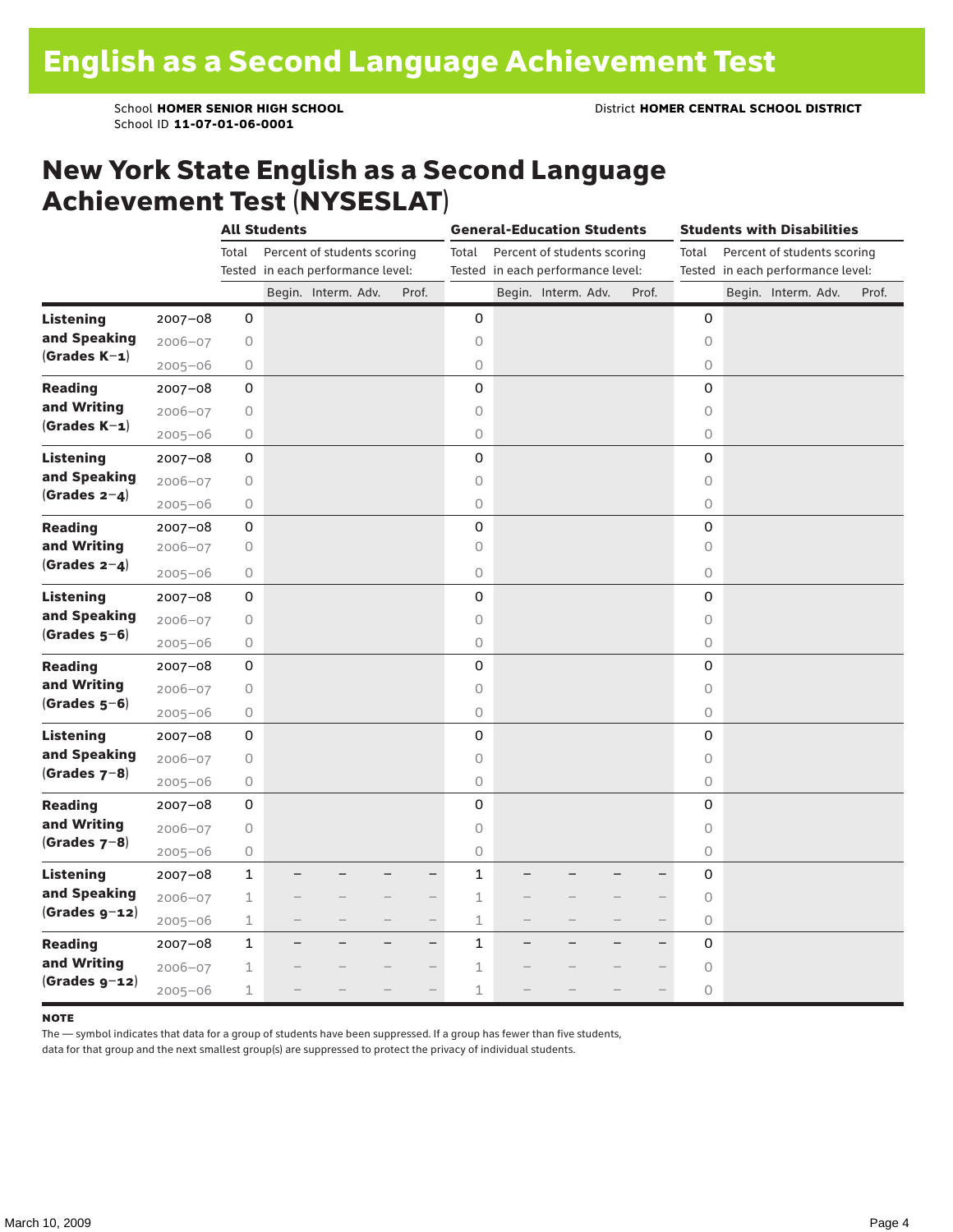School ID **11-07-01-06-0001**

# Elementary/Middle-Level Social Studies 2007–08

|                                   |                                                             | <b>All Students</b> |  |  |       |                                                    | <b>General-Education Students</b> |  |  |  |                                                             | <b>Students with Disabilities</b> |  |  |   |  |  |
|-----------------------------------|-------------------------------------------------------------|---------------------|--|--|-------|----------------------------------------------------|-----------------------------------|--|--|--|-------------------------------------------------------------|-----------------------------------|--|--|---|--|--|
|                                   | Percentage of students<br>Total<br>Tested scoring at level: |                     |  |  | Total | Percentage of students<br>Tested scoring at level: |                                   |  |  |  | Percentage of students<br>Total<br>Tested scoring at level: |                                   |  |  |   |  |  |
|                                   |                                                             |                     |  |  | 4     |                                                    |                                   |  |  |  |                                                             |                                   |  |  | 4 |  |  |
| <b>Elementary</b><br><b>Level</b> | 0                                                           |                     |  |  |       |                                                    |                                   |  |  |  | 0                                                           |                                   |  |  |   |  |  |
| <b>Middle Level</b>               | 0                                                           |                     |  |  |       |                                                    |                                   |  |  |  | 0                                                           |                                   |  |  |   |  |  |

### 2004 Total Cohort Performance on Regents Exams After Four Years

|                                        | <b>All Students</b>     |                                    |     |              |  | <b>General-Education Students</b>                            |           |     |              |                                                        | <b>Students with Disabilities</b> |           |     |              |  |
|----------------------------------------|-------------------------|------------------------------------|-----|--------------|--|--------------------------------------------------------------|-----------|-----|--------------|--------------------------------------------------------|-----------------------------------|-----------|-----|--------------|--|
|                                        | Cohort<br>$\circ$<br>「四 | Percentage of<br>students scoring: |     |              |  | Cohort<br>≣<br>Percentage of<br>ò,<br>모<br>students scoring: |           |     |              | Cohort<br>Percentage of<br>S<br>문<br>students scoring: |                                   |           |     |              |  |
|                                        |                         | $55 - 64$                          |     | 65-84 85-100 |  |                                                              | $55 - 64$ |     | 65-84 85-100 |                                                        |                                   | $55 - 64$ |     | 65-84 85-100 |  |
| <b>Global History</b><br>and Geography | 188                     | 6%                                 | 38% | 47%          |  | 160                                                          | 5%        | 36% | 53%          |                                                        | 28                                | 14%       | 46% | 14%          |  |
| <b>U.S. History</b><br>and Government  | 188                     | 6%                                 | 28% | 56%          |  | 160                                                          | 5%        | 24% | 65%          |                                                        | 28                                | 11%       | 54% | 7%           |  |
| <b>Science</b>                         | 188                     | 5%                                 | 48% | 39%          |  | 160                                                          | 4%        | 48% | 44%          |                                                        | 28                                | 14%       | 54% | 7%           |  |

# New York State Alternate Assessments (NYSAA) 2007–08

|                         | <b>All Students</b> |                                                |               |   |   |  |  |  |  |  |  |
|-------------------------|---------------------|------------------------------------------------|---------------|---|---|--|--|--|--|--|--|
|                         | Total               | Number of students scoring<br>Tested at Level: |               |   |   |  |  |  |  |  |  |
|                         |                     | 1                                              | $\mathcal{P}$ | 3 | 4 |  |  |  |  |  |  |
| <b>Elementary Level</b> |                     |                                                |               |   |   |  |  |  |  |  |  |
| Social Studies          | 0                   |                                                |               |   |   |  |  |  |  |  |  |
| <b>Middle Level</b>     |                     |                                                |               |   |   |  |  |  |  |  |  |
| Social Studies          | O                   |                                                |               |   |   |  |  |  |  |  |  |
| <b>Secondary Level</b>  |                     |                                                |               |   |   |  |  |  |  |  |  |
| English Language Arts   | O                   |                                                |               |   |   |  |  |  |  |  |  |
| <b>Mathematics</b>      | O                   |                                                |               |   |   |  |  |  |  |  |  |
| <b>Social Studies</b>   | O                   |                                                |               |   |   |  |  |  |  |  |  |
| Science                 | O                   |                                                |               |   |   |  |  |  |  |  |  |

The New York State Alternate Assessment (NYSAA) is for students with severe cognitive disabilities. Results for students taking the NYSAA in English language arts, mathematics, and science at the elementary and middle levels are available in the *Accountability and Overview Report* part of *The New York State Report Card*.

The — symbol indicates that data for a group of students have been suppressed. If a group has fewer than five students, data for that group and the next smallest group(s) are suppressed to protect the privacy of individual students.

**NOTE**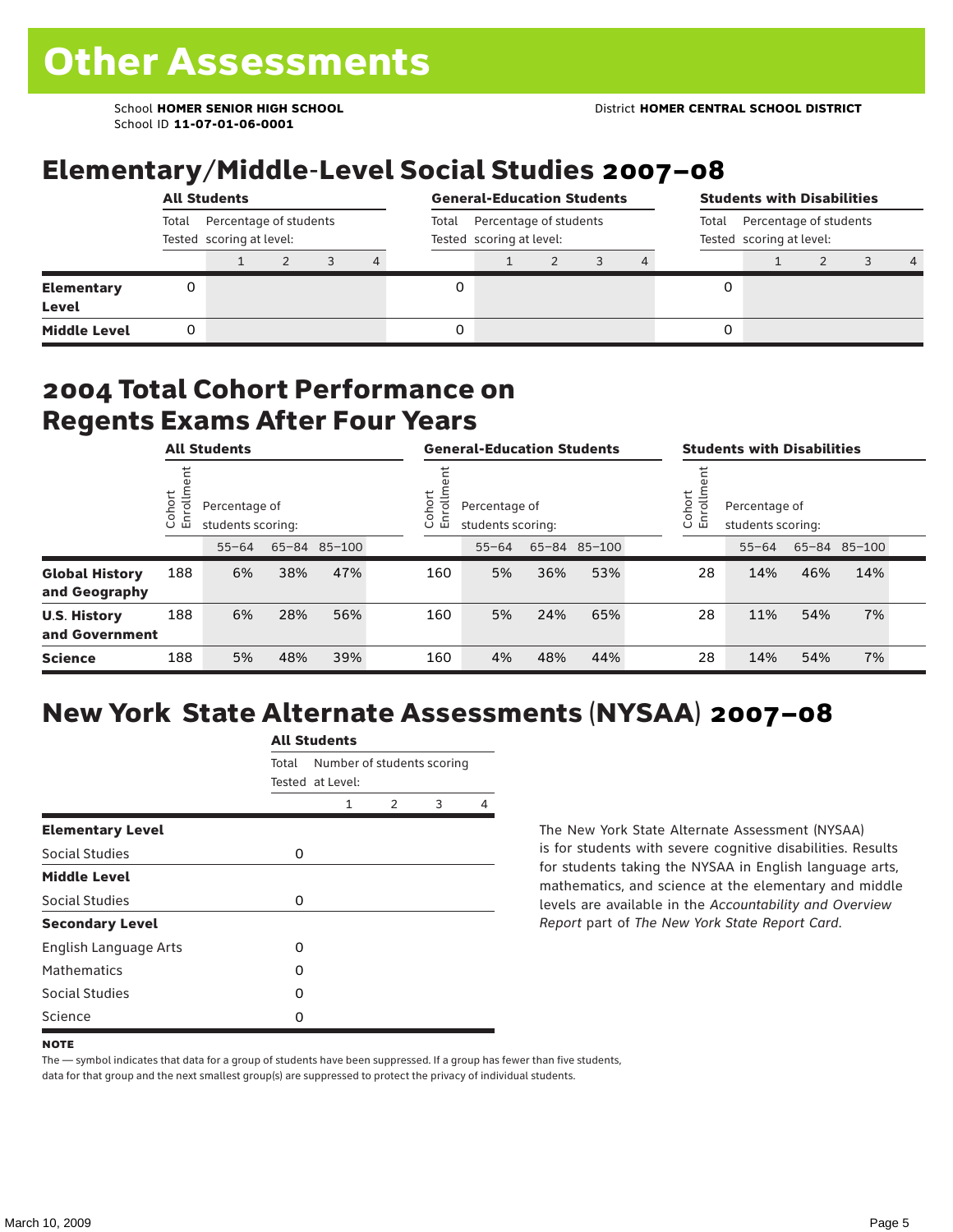School ID **11-07-01-06-0001**

# High School Completers

|                                    |             | <b>All Students</b>   |                            | <b>General-Education Students</b> |                            | <b>Students with Disabilities</b> |                            |  |
|------------------------------------|-------------|-----------------------|----------------------------|-----------------------------------|----------------------------|-----------------------------------|----------------------------|--|
|                                    |             | Number<br>of Students | Percentage<br>of Graduates | Number<br>of Students             | Percentage<br>of Graduates | Number<br>of Students             | Percentage<br>of Graduates |  |
| <b>Total Graduates</b>             | $2007 - 08$ | 178                   |                            | 156                               |                            | 22                                |                            |  |
|                                    | $2006 - 07$ | 147                   |                            | 134                               |                            | 13                                |                            |  |
|                                    | $2005 - 06$ | 160                   |                            | 143                               |                            | 17                                |                            |  |
| <b>Receiving a Regents Diploma</b> | $2007 - 08$ | 152                   | 85%                        | 139                               | 89%                        | 13                                | 59%                        |  |
|                                    | $2006 - 07$ | 132                   | 90%                        | 122                               | 91%                        | 10                                | 77%                        |  |
|                                    | $2005 - 06$ | 141                   | 88%                        | 132                               | 92%                        | 9                                 | 53%                        |  |
| <b>Receiving a Regents Diploma</b> | $2007 - 08$ | 94                    | 53%                        | 93                                | 60%                        | 1                                 | 5%                         |  |
| with Advanced Designation          | $2006 - 07$ | 75                    | 51%                        | 71                                | 53%                        | 4                                 | 31%                        |  |
|                                    | $2005 - 06$ | 79                    | 49%                        | 76                                | 53%                        | 3                                 | 18%                        |  |
| <b>Receiving an</b>                | $2007 - 08$ | 6                     | N/A                        | 0                                 |                            | 6                                 | N/A                        |  |
| <b>Individualized Education</b>    | $2006 - 07$ | 13                    | N/A                        | $\Omega$                          |                            | 13                                | N/A                        |  |
| Program (IEP) Diploma              | $2005 - 06$ | 3                     | N/A                        | $\circ$                           |                            | 3                                 | N/A                        |  |

NOTE Students receiving Regents diplomas and Regents diplomas with advanced designation are considered graduates; recipients of IEP diplomas are not.

## High School Noncompleters

|                              |             | <b>All Students</b>   |                           |                       | <b>General-Education Students</b> | <b>Students with Disabilities</b> |                           |  |
|------------------------------|-------------|-----------------------|---------------------------|-----------------------|-----------------------------------|-----------------------------------|---------------------------|--|
|                              |             | Number<br>of Students | Percentage<br>of Students | Number<br>of Students | Percentage<br>of Students         | Number<br>of Students             | Percentage<br>of Students |  |
| <b>Dropped Out</b>           | $2007 - 08$ | 12                    | 2%                        | 8                     | 1%                                | 4                                 | 3%                        |  |
|                              | $2006 - 07$ | 18                    | 2%                        | 16                    | 3%                                | 2                                 | 2%                        |  |
|                              | $2005 - 06$ | 21                    | 3%                        | 17                    | 3%                                | 4                                 | 3%                        |  |
| <b>Entered Approved High</b> | $2007 - 08$ | 11                    | 1%                        | 7                     | 1%                                | 4                                 | 3%                        |  |
| <b>School Equivalency</b>    | $2006 - 07$ | 3                     | $0\%$                     | 3                     | $0\%$                             | 0                                 |                           |  |
| <b>Preparation Program</b>   | $2005 - 06$ | 4                     | $1\%$                     | 3                     | $0\%$                             | $\mathbf 1$                       | $1\%$                     |  |
| <b>Total Noncompleters</b>   | $2007 - 08$ | 23                    | 3%                        | 15                    | 2%                                | 8                                 | 6%                        |  |
|                              | $2006 - 07$ | 21                    | 3%                        | 19                    | 3%                                | 2                                 | 2%                        |  |
|                              | $2005 - 06$ | 25                    | 3%                        | 20                    | 3%                                | 5                                 | 4%                        |  |

## Post-secondary Plans of 2007–08 Graduates

|                                | <b>All Students</b>   |                           |                       | <b>General-Education Students</b> | <b>Students with Disabilities</b> |                           |  |
|--------------------------------|-----------------------|---------------------------|-----------------------|-----------------------------------|-----------------------------------|---------------------------|--|
|                                | Number<br>of Students | Percentage<br>of Students | Number<br>of Students | Percentage<br>of Students         | Number<br>of Students             | Percentage<br>of Students |  |
| To 4-year College              | 76                    | 41%                       | 74                    | 47%                               | ຳ                                 | 7%                        |  |
| To 2-year College              | 67                    | 36%                       | 53                    | 34%                               | 14                                | 50%                       |  |
| <b>To Other Post-secondary</b> | 0                     |                           | 0                     |                                   | 0                                 |                           |  |
| <b>To the Military</b>         | 6                     | 3%                        | 3                     | 2%                                |                                   | 11%                       |  |
| <b>To Employment</b>           | 23                    | 13%                       | 14                    | 9%                                | 9                                 | 32%                       |  |
| <b>To Adult Services</b>       | 0                     |                           | 0                     |                                   | 0                                 |                           |  |
| <b>To Other Known Plans</b>    | າ                     | 1%                        | າ                     | 1%                                | 0                                 |                           |  |
| <b>Plan Unknown</b>            | 10                    | 5%                        | 10                    | 6%                                | 0                                 |                           |  |